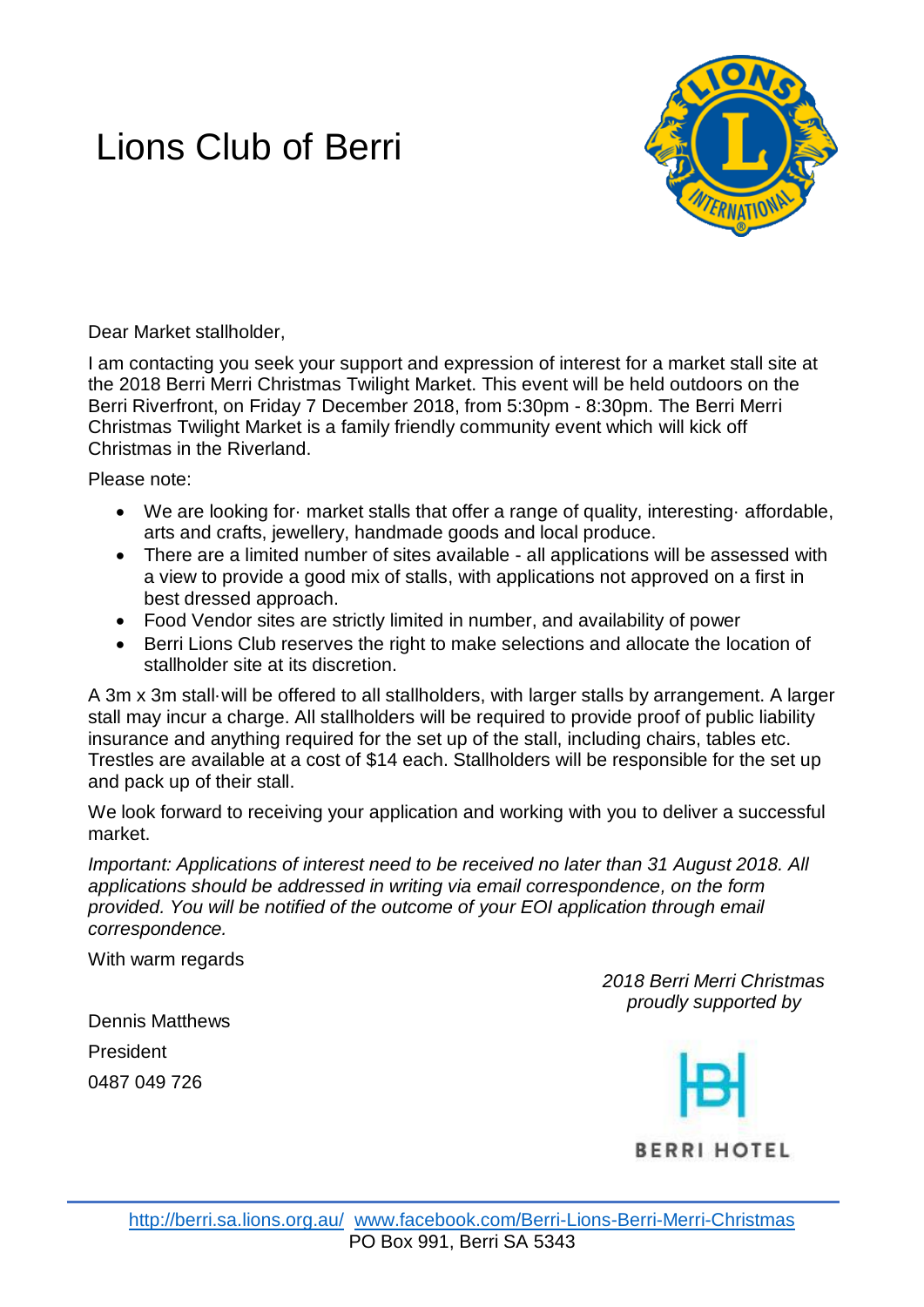

# **2018 Berri Merri Christmas**



## **Berri Riverfront, Friday 7 December 2018 - 5.30pm to 8.30pm**

**Expression of Interest Form**

| Applicant's Name:                                                                                   |                                                                             |            |  |
|-----------------------------------------------------------------------------------------------------|-----------------------------------------------------------------------------|------------|--|
| <b>Postal Address:</b>                                                                              |                                                                             |            |  |
| <b>Contact Person</b>                                                                               |                                                                             |            |  |
| Home telephone:                                                                                     | <b>Business telephone</b>                                                   |            |  |
| Mobile telephone:                                                                                   | Please note email and mobile phone will be<br>the preferred contact methods |            |  |
| Email address:                                                                                      |                                                                             |            |  |
| I wish to apply to have the following stall / activity:<br>who cares what it is - just make it work |                                                                             |            |  |
| Require a trestle?                                                                                  | Yes  <br>N <sub>o</sub>                                                     | Qty needed |  |
| Site size                                                                                           | $3m \times 3m$                                                              |            |  |
|                                                                                                     | $6m \times 3m$                                                              |            |  |
|                                                                                                     | Larger (stipulate)                                                          |            |  |

I agree with the following conditions:

- All stall holders/activity participants shall provide details of their current Public Liability Insurance (Refer Page 2).
- All electrical equipment *must* be tagged and tested in accordance with the appropriate Australian Standard.
- The Lions Club of Berri reserves the right to accept or reject any site applications.
- Site locations shall be determined by the Lions Club of Berri.
- Stall and entertainment site set-up **from 2.00pm onwards**. Food vans and amusements by arrangement with Event Co-Ordinator.
- Hirers of trestles are responsible for their return at the conclusion of the event to the Event Co-Ordinator.
- Site costs: Nil